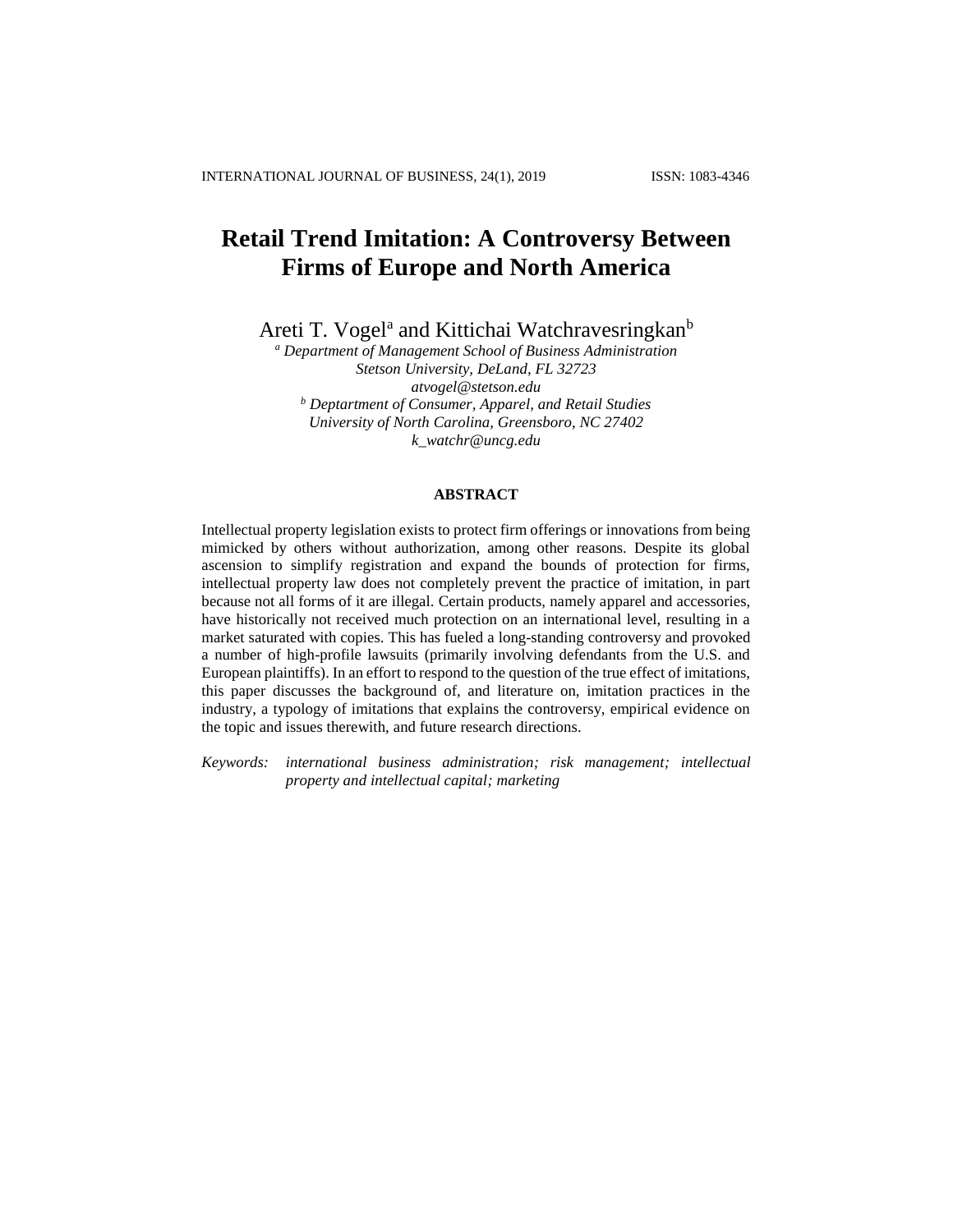## **I. INTRODUCTION**

Firms from virtually all industries and countries imitate one another's initiatives. Companies copy brand names, logos, stores, products, and packaging, among other innovations (Frohlich, Hess, and Calio, 2014; Pouillard, 2011; Satomura, Wedel, and Pieters, 2014; Wang and Song, 2013), which are covered by intellectual property law. The registration processes for the forms of intellectual property (i.e., patents, copyrights, and trademarks), along with the protection they afford, have been internationally streamlined primarily by the World Intellectual Property Association.<sup>1</sup> Nevertheless, the practice of imitation persists. This is because not all imitations are necessarily illegal, and the policing efforts to curb the practice are more stringent in some countries than others. For instance, the government of China is somewhat lax in its enforcement of trademark infringement, and, as a result, the country is the world leader in counterfeit manufacturing (Turnage, 2013). Counterfeits perpetuate a global multi-billion-dollar industry that causes financial and labor losses and has been linked to terrorism (Ellis, 2010; Bird, 2007; Kim and Karpova, 2010; Marcketti, 2010; "Superfakes," 2013; Tushnet, 2008; Wang, 2013; Wild, Wild, and Han, 2016). Moreover, with counterfeit consumption experiencing worldwide growth (e.g., Russia has recently witnessed an extreme increase in its consumption of counterfeit goods), the industry shows no signs of future recession (Morency, 2018; Wild et al., 2016).

Some innovations are well suited for intellectual property protection because they can easily meet the related application or registration requirements (e.g., machines) (35 U.S.C. § 101-103, 2012). On the other hand, apparel and accessories have traditionally not enjoyed much protection because their function, which is basically to be worn, cannot be separated from their artistic aspects (*Kieselstein-Cord v. Accessories by Pearl, Inc.*, 1980). Efforts to specifically include apparel and accessories within the bounds of intellectual property protection have been in vain since the beginning of the century [\(Bader,](http://www.civicimpulse.com/) 2013; Beltrametti, 2010; Ederer and Preston, 2011). This industry has also witnessed some of the most controversial lawsuits on the matter, many involving European plaintiffs and U.S. defendants and filed in the U.S. (Bird, 2007; Marcketti, 2010; Sauers, 2011; Tushnet, 2008; Wang, 2013). This paper first addresses the background of the imitation practices underlying the apparel and accessories industry. Second, this paper reviews the literature and proffers a typology of imitations (based on the related legal standard, cause of action, and resulting legal status). Third, the typology is used to explain the controversy that has historically underscored the sector. Fourth, empirical evidence on the topic is discussed that elucidates the lingering question of the true effect of imitations. Fifth and finally, future research directions are offered.

## **II. BACKGROUND**

## **A. Imitation Practices in the Apparel and Accessories Industry**

French luxury brands, such as Louis Vuitton and Chanel, are the most imitated globally (Frohlich, Hess, and Calio, 2014; Gupta, 2015). U.S. companies in particular have copied these luxurious European brands since before the mass production of apparel and accessories, also labeled as prêt-a-porter or ready-to-wear (RTW) (Burns, Mullet, and Bryant, 2011). Historically, the trends of industry-leading, luxury houses of Paris, France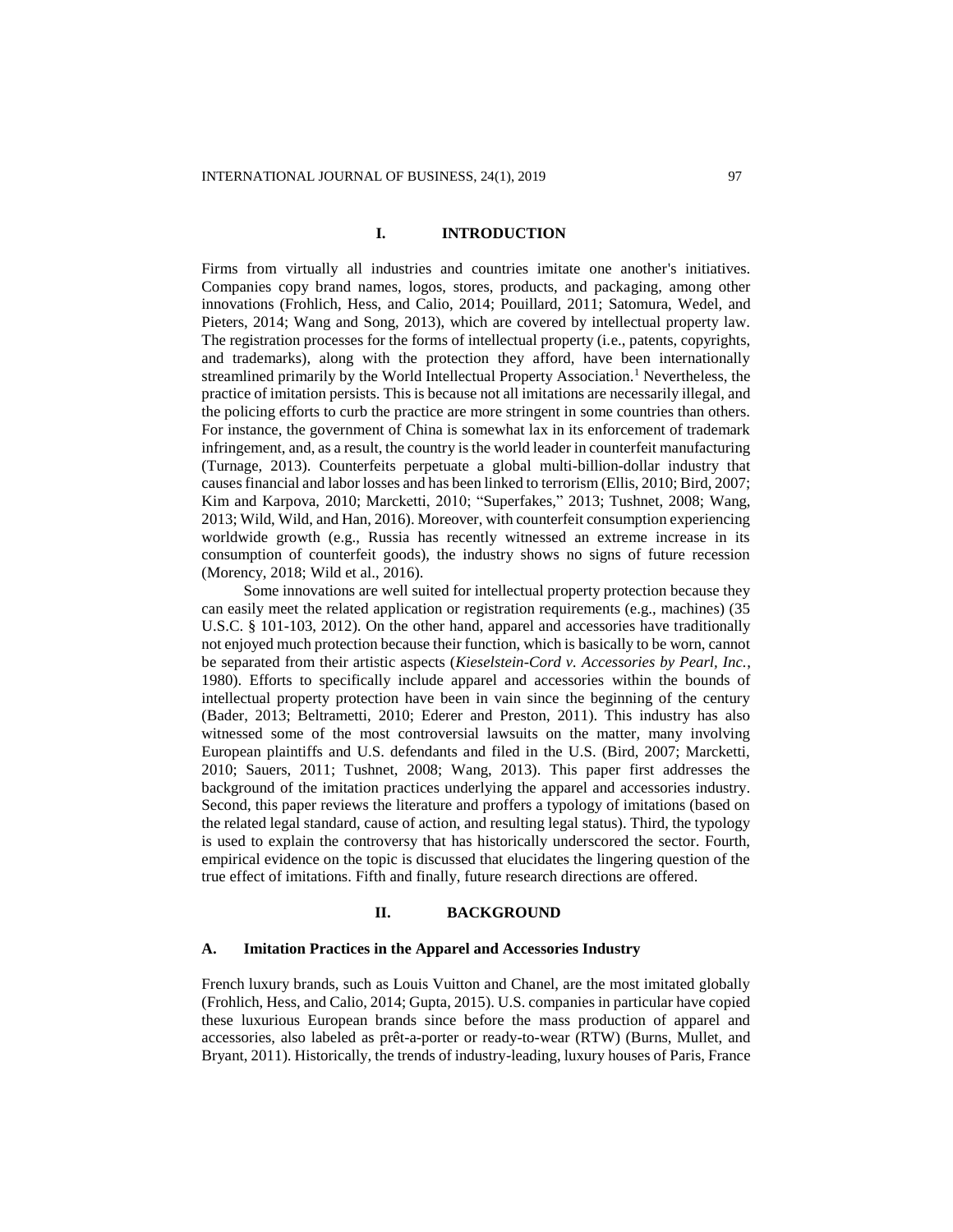would spread to the U.S. and trickle-down to the masses via fashion magazines and trade publications (e.g., Vogue, Women's Wear Daily) (Burns et al., 2011; Marcketti, 2005; Simmel, 1957; Veblen, 1899). U.S.-based manufacturers then mimicked and adapted the French designs for U.S. consumers (Green 1994; Marcketti, 2005; Pouillard, 2011). World War II then caused the decline of the fashion capital, leaving room for U.S. firms to lead the industry; yet, imitation practices thrived because these companies could not afford inventive designers or break the routine of imitating European trends (Claire McCardell, n. d.; Burns et al., 2011; Marcketti, 2005). Not surprisingly, Paris eventually reclaimed the fashion throne, and U.S. firms continued to copy French designs (e.g., Jackie Kennedy's infamous pink suit, worn on the day President Kennedy was killed, was a U.S.-manufactured line-for-line copy of a Chanel item) (Fleming, 2013; Marcketti, 2005).

#### **B. Legislation Focused on Curbing Imitation**

To limit copycatting during this time, France created what is known today as the Fédération de la Haute Couture et de la Mode (n.d.) that promoted authorized copying (Sterlacci and Arbuckle, 2009). The organization sold patterns for French garments, along with a list of components, and U.S. companies exercising this option gained notoriety for their ability to produce less-expensive versions of French trends. However, most firms could not travel to Paris to purchase the replicating instructions, and unauthorized copying continued despite the legal and ethical questions surrounding the practice (Green, 1994; Haire, 1913; Marcketti, 2005).

In the U.S., similar endeavors to reduce imitation have also been ineffective throughout the years. Approximately 70 laws specifically protecting apparel and accessories have been proposed since 1914, none of which have passed (Beltrametti, 2010). The National Recovery Administration and the Fashion Originators Guild of America, both of which provided protection to the industry, were declared unconstitutional (*Fashion Originators' Guild of America v. FTC*, 312 U.S. 457, 1941; Marcketti, 2005, 2010; National Recovery Administration, n.d.). More recent efforts<sup>2</sup> toward broadening the reach of copyright<sup>3</sup> protection to include designs of apparel and accessories have also been unsuccessful (Bader, 2013; Beltrametti, 2010). Intellectual property law generally has not protected RTW company initiatives from being copied, and the practice remains highly debated, even though it is almost as old as the industry itself (Lovells and Pecnard, 2012; Marcketti, 2005, 2010; Pullig et al., 2006). A thorough understanding of the controversy first requires a conceptualization of types of imitations based on the nuances and scope of U.S. intellectual property law, which is addressed in detail in the following section.

#### **III. LITERATURE REVIEW**

## **A. General Intellectual Property Protection**

Intellectual property laws protect and enforce one's ownership rights in intangible assets, such as inventions or artwork, and exist in three primary forms: patents, copyrights, and trademarks and/or trade secrets. Patents protect designs of machines and processes and, as a result, tend to cover scientific and technological inventions (35 U.S.C. § 101-103,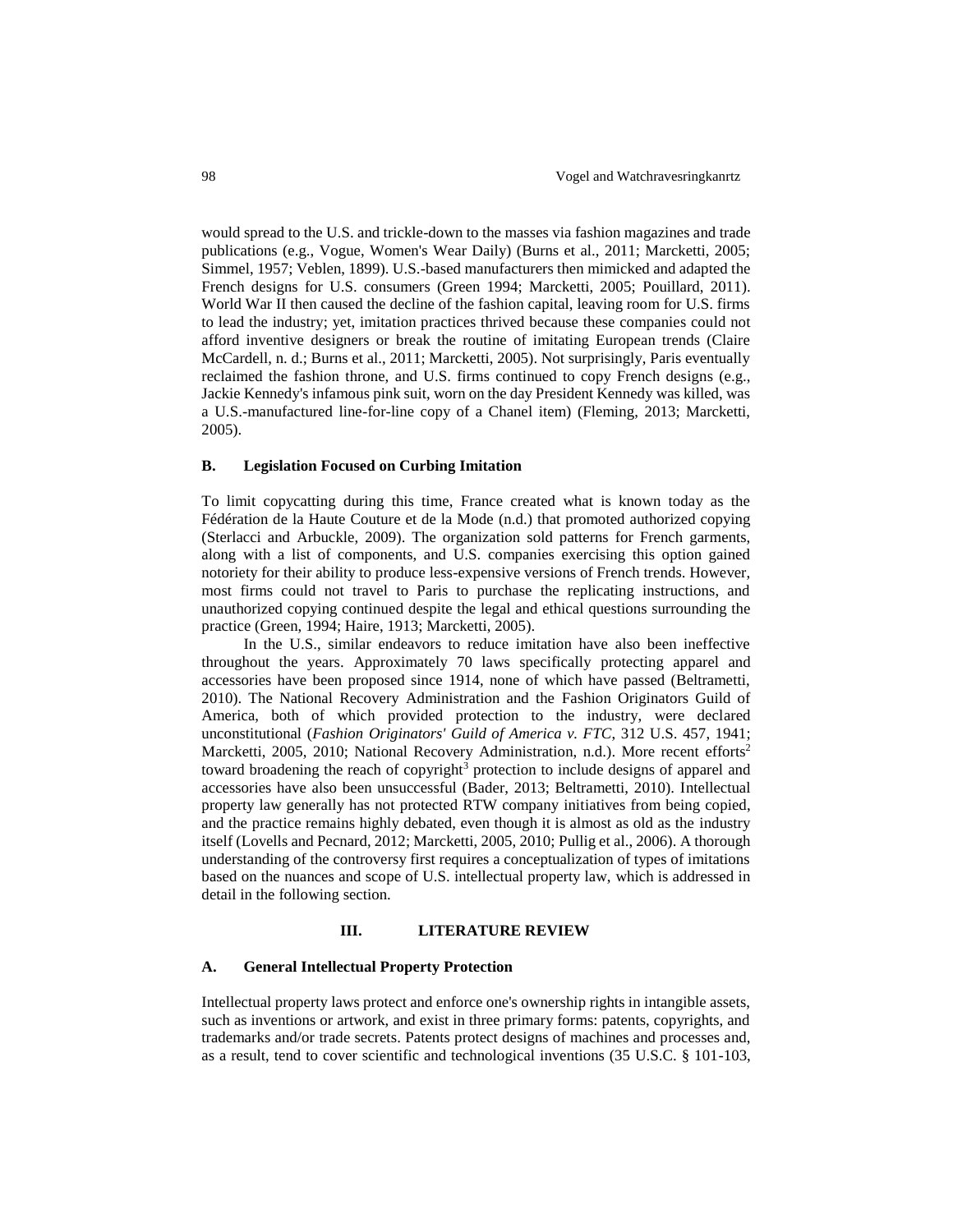2012). Copyrights protect literary, dramatic, graphical, musical, sculptural, graphical, pictorial, audiovisual, or architectural works, as well as motion pictures, sound recordings, pantomimes, and choreography (Copyright Act of 1976, 2012, § 102). Trademarks are symbols, words, groups of words, logos, etc. that are attached to goods and services, and that identify their manufacturer or source (Lanham Act, 2012, §§ 1051, 1127). Trademark protection includes trade dress, which is the packaging or presentation of a good or service. (Lanham Act, 2012, §1127; McCarthy, 2015). By affixing their marks to products/services, trademark owners are able to create impressions of quality associated with their offerings (*In re Wood*, 1983). While the protection afforded by patents and copyrights eventually expires, trademark protection may last indefinitely so long as the owner does not misuse the mark (Lanham Act, 2012, § 1127). RTW firms have had to rely on trademarks to prevent their products from imitation, as patents and copyrights do not provide these companies with much recourse. Below is a discussion of trademark law as it applies to apparel and accessories retail.

#### **B. Trademark Infringement**

Trademark infringement occurs when a company uses the mark of another in a manner that confuses consumers about which company actually manufactured the offering (Lanham Act, 2012, § 1114). Goods that imitate marks of others infringe when they are so similar to the original, consumers believe the copy is real (Lanham Act, 2012; *Louis Vuitton Malletier v. Dooney and Bourke, Inc.*, 2006; *Ty Inc. v. Perryman*, 2002). As such, counterfeits and design pirates (i.e., line-for-line copies) are generally illegal (Beltrametti, 2010; Ellis, 2010; Kim and Karpova, 2010). Firms that are victims of infringement may seize and destroy the offending goods; a court may also force the culprit to stop producing the imitations and/or pay damages (e.g., lost profits, punitive damages, attorney's fees) to the trademark owner (Lanham Act, 2012, § 1116, 1118; McCarthy, 2015).

# **C. Trademark Dilution**

Some copies feature their own brand names or letters rather than those of the original trademark owner, but with similar fonts, placement, colors, adjoining graphics, etc. (Bird, 2007; Pullig et al., 2006; Tushnet, 2008). Because such goods do not necessarily confuse consumers, they do not infringe based on the standard explicated above (*Ty Inc. v. Perryman*, 2002). Nevertheless, these imitations are illegal if they dilute or weaken a famous trademark (Schechter, 1927; Federal Trademark Dilution Act, 1995). For example, if the brand name, Big Red, was attached to strawberry bars, and this caused consumers to associate the name with the bars instead of the cinnamon chewing gum (arguably what Big Red is most associated with), dilution is said to have occurred (Pullig et al., 2006). Diluting goods benefit from the marketing tactics and positive brand image of the original rather than be confused with it (Horen and Pieters, 2012a).

Trademark dilution exists in three forms: blurring, tarnishing, and free-riding. Blurring dilution occurs when consumers cannot recognize or remember the product or its attributes when prompted with the original brand name (or vice versa) (Bird, 2007; Morrin and Jacoby, 2000). Tarnishment transpires when consumer evaluations of the original brand decrease or fall (e.g., Tiffany's strip club tarnishes the Tiffany brand name)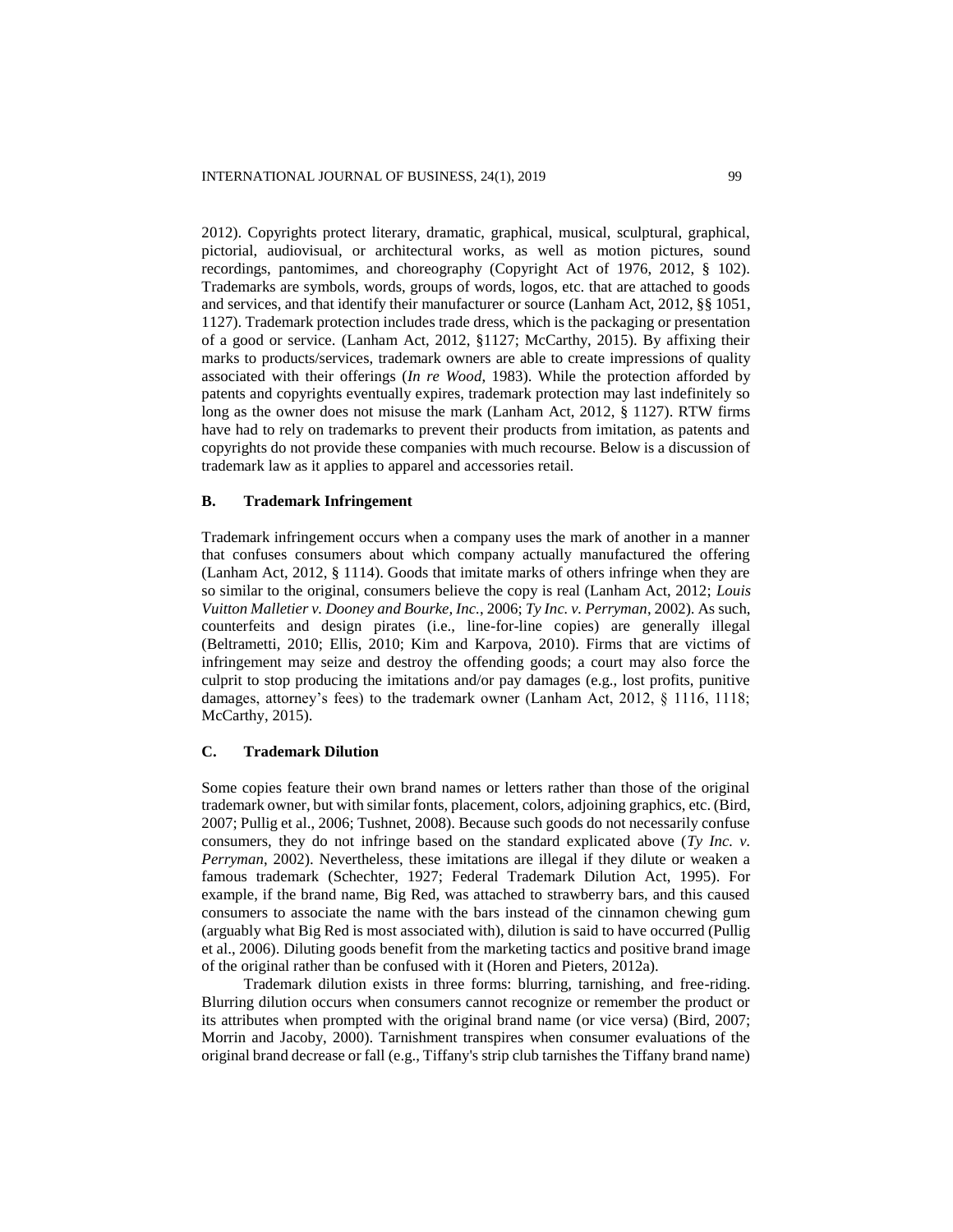(Bird, 2007; Morrin and Jacoby, 2000; Pullig et al, 2006; *Ty Inc. v. Perryman*, 2002). Free-riding takes place when a copycat capitalizes on the branding efforts of another. This rarely succeeds as a dilution claim because the risk to the original firm is low (i.e., the two firms often do not share patrons) (Horen and Pieters, 2012a; *Ty Inc. v. Perryman*, 2002). In addition, evidence of blurring (i.e., reduced consumer mental associations between brands and their attributes) has not compelled courts to find dilution to be present; while firms need not prove lost sales or profits due to copies of their products, courts have been nebulous as to what evidence will support a dilution claim. (Bird, 2007; *Moseley v. V Secret Catalogue, Inc.*, 2003; Pullig et al., 2006; Tushnet, 2008). Ultimately, trademark laws are only able to prevent others from infringing upon or diluting another firm's mark, meaning that exact replication of practically all other aspects of another firm's good/service is essentially legal.

## **D. Cases Involving Apparel and Accessories**

A number of firms in the apparel and accessories arena have instigated lawsuits alleging trademark infringement, dilution, or both. Although many settle well before making it to court, the cases discussed below illustrate the difficulty of apparel and accessories firms with respect to the protection of their intellectual property (Marcketti, 2010; Sauers, 2011; Wang, 2013). One of the first is the case of *Louis Vuitton Malletier v. Burlington Coat Factory Warehouse Corp.* (2005), which concerned the Murakami style of handbags launched by Louis Vuitton ("LV"), a French company, on or about October of 2002. The bags featured a multi-colored LV monogram on a black or white background, and prices ranged from \$400 to \$4,000 per item. Approximately one year later, Burlington Coat Factory ("Burlington"), a U.S.-based discount retail chain, offered similarly-colored bags with a NY monogram (for New York) on black or white backgrounds (the style code was "LVTN"; short for LV), which were priced under \$30 (*Louis Vuitton Malletier v. Burlington Coat Factory Warehouse Corp.,* 2005). Burlington won the case on appeal (*Louis Vuitton Malletier v. Burlington Coat Factory Warehouse Corp.,* 2007).

Not long after LV instigated the above case, the firm filed a second suit regarding the same style of accessories and a different U.S.-based defendant. In the case of *Louis Vuitton Malletier v. Dooney and Bourke, Inc.* (2006), Dooney and Bourke ("DB") launched the It-Bag in July of 2003, which also mimicked the Murakami style of LV and featured a DB multi-colored monogram on black and white backgrounds (*Louis Vuitton Malletier v. Dooney and Bourke, Inc.*, 2006). DB sent a group of teenage girls (i.e., the target market) to Europe to see the LV multi-colored fabric prior to the release of the bag, and essentially admitted that DB copied LV. DB priced its imitations between \$125 and \$400. The court determined that the bags were not "confusingly similar," and DB won (*Louis Vuitton Malletier v. Dooney and Bourke, Inc.*, 2006).

The case of *Gucci Am., Inc. v. Guess?, Inc.* (2012) similarly involved the Italian luxury house as the plaintiff and mid-market, U.S.-based Guess as the defendant, which the court characterized as a trend-follower. Guess had manufactured several products featuring the Guess brand name in similar styles to several of Gucci's trademarks. Evidence revealed that Guess intentionally copied Gucci in an effort to provide its customers with a substitute for the luxury brand (*Gucci Am., Inc. v. Guess?, Inc.*, 2012). The Court found that several Guess imitations diluted Gucci's trademarks (e.g., Guess'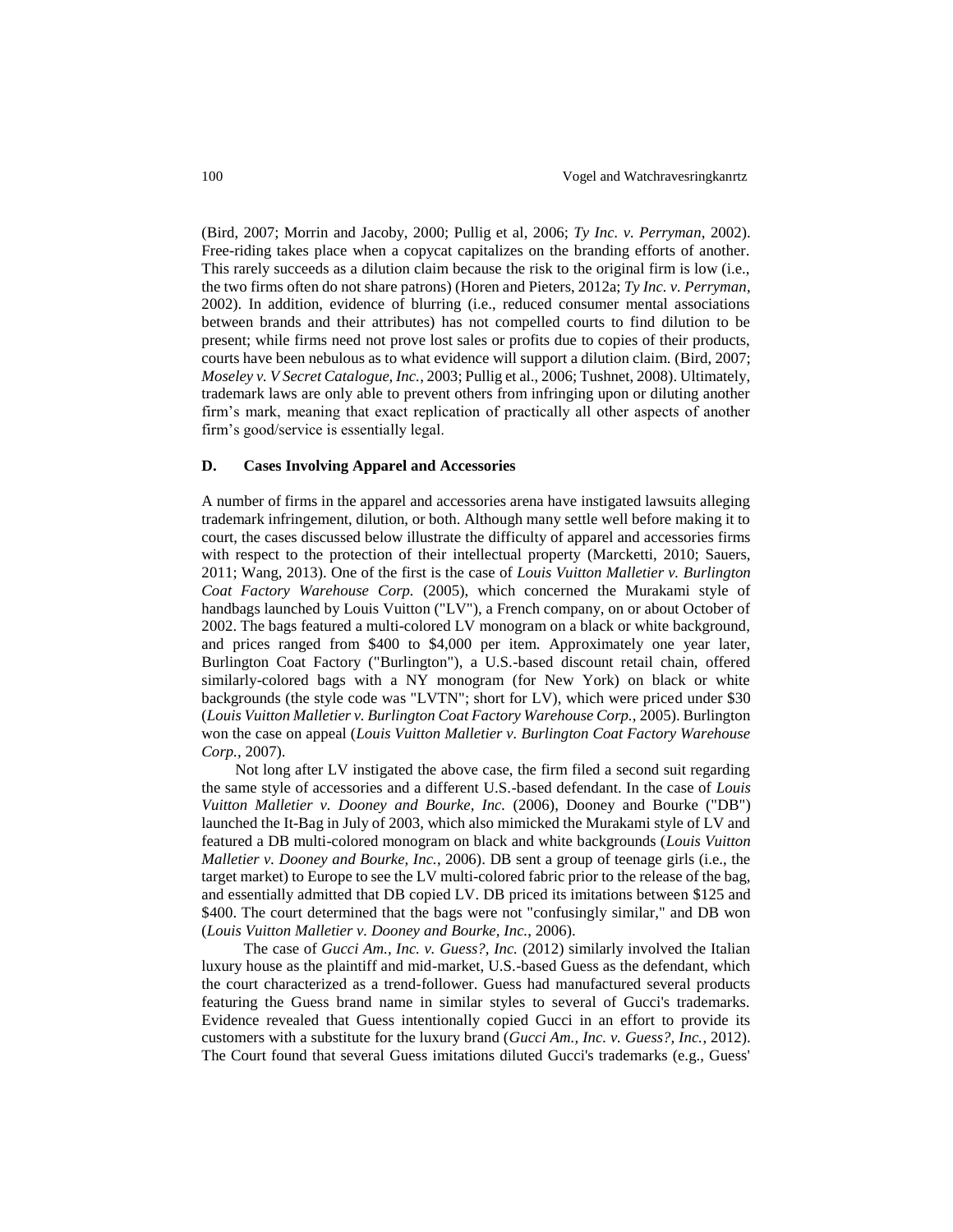Quattro "G" pattern in comparison to Gucci's "GG"-diamond pattern) due to similar lettering and design, while others did not (*Gucci Am., Inc. v. Guess?, Inc.*, 2012). Here, because the letter(s) on the imitation were the same as those of the original mark ("G"), the case for dilution was more compelling than the LV cases above.

The case of *Christian Louboutin vs. Yves Saint Laurent* (2011) involved two French companies, but was filed in the U.S. Christian Louboutin ("Louboutin") alleged that Yves Saint Laurent (YSL) copied the trademarked red sole that adorns the bottoms of all Louboutin shoes (*Christian Louboutin vs. Yves Saint Laurent*, 2011). YSL offered a red shoe with a red sole that was quite similar to the highly recognizable Louboutin shoes. Louboutin lost (both at the trial level and on appeal) because the YSL shoes were completely red, rendering the sole indistinctive (*Christian Louboutin vs. Yves Saint Laurent*, 2011). In addition to the above cases that actually made it to court, there are a myriad of lawsuits involving foreign plaintiffs (e.g., Balenciaga) and U.S.-based defendants (e.g., Forever 21, Steve Madden) that are settled before the cases even get close to trial (Ellis, 2010; Lovells and Pecnard, 2012); however, information on these lawsuits is not available.

## **E. A Typology for Apparel and Accessories Imitations**

Collectively considering the law and related cases described above, imitated goods in the apparel and accessories industry may be classified as illegal if they cause consumer confusion (as to the true manufacturer) or trademark dilution (a decrease in brand value) (Ellis, 2010; Pullig et al., 2006; Wilke and Zaichkowsky, 1999). Apart from these illegal goods (Bird, 2007; Beltrametti, 2010; Kim and Karpova, 2010; Lanham Act, 2012, § 114; Morrin and Jacoby, 2000; Pullig et al., 2006; Tushnet, 2008), the market also contains copies that range in resemblance to the original from highly similar (and sometimes identical) to minimally comparable (i.e., copy only certain aspects of the original). Again, these imitations are essentially legal providing they do not encompass any aspect of the original trademark and, as such, could not infringe upon or dilute it (Arboleda and Alonso, 2015; Burns et al., 2011; Ellis, 2010; Jiang and Shan, 2016; Quintal and Phau, 2013; Simonson, 1993; Wilke and Zaichkowsky, 1999). Further, a consideration of the literature above indicates that imitations can even mimic the style or exact colors of another's trademark so long as the copied offerings do not mimic the exact letters of the original trademark (*Gucci Am., Inc. v. Guess?, Inc.*, 2012; *Louis Vuitton Malletier v. Dooney and Bourke, Inc.*, 2006, 2007). The lofty standard for illegal goods explains why retail channels house both the original goods and highly similar copycats, whereas exact replicas with identical trademarks to the originals (i.e., counterfeits and/or design pirates) must be offered in nontraditional channels (Burns et al., 2011; "Superfakes," 2013). Highly similar legal imitations have been termed "trend imitators" (Vogel and Watchravesringkan, 2017). Table 1 provides a typology of imitation types based on the legal standard they violate, the trademark-related cause of action, and the resulting legal status of the goods.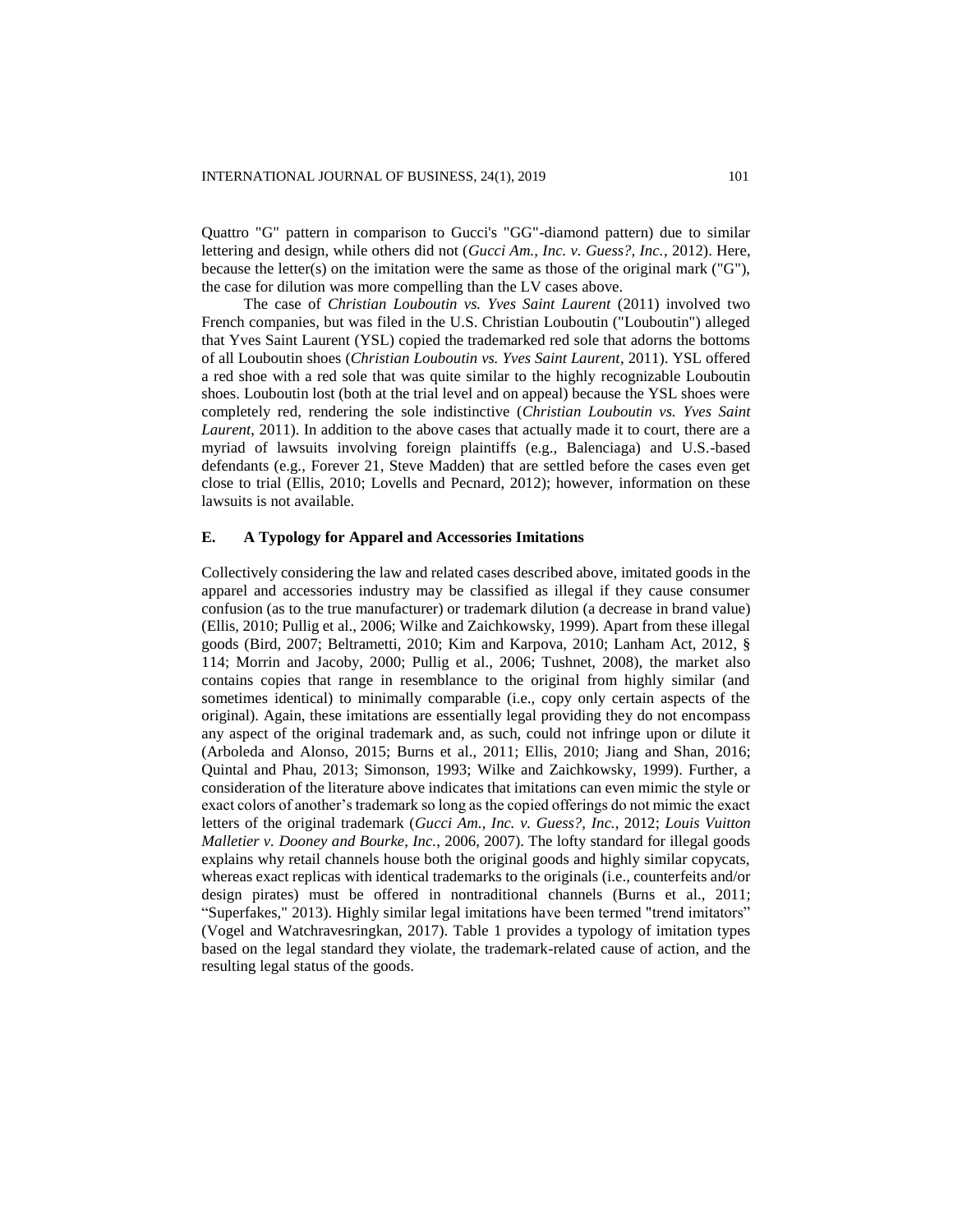**Table 1** Typology of imitation based on legal standard, cause of action, and resulting legal

|                                    | status                                                                                                                      |                           |                |
|------------------------------------|-----------------------------------------------------------------------------------------------------------------------------|---------------------------|----------------|
| Classification                     | Legal Standard                                                                                                              | Cause of Action           | Legal Status   |
| Counterfeits and<br>design pirates | Confusing or likely to confuse<br>consumers as to the true<br>manufacturer                                                  | Trademark<br>infringement | Illegal        |
| Diluting copycats                  | Not confusing (as to the true<br>manufacturer), yet blurs, tarnishes,<br>or free rides on the original brand<br>equity      | Trademark<br>dilution     | <b>Illegal</b> |
| Trend imitators                    | Not confusing (as to the true<br>manufacturer), and does not blur,<br>tarnish, or free ride on the original<br>brand equity | None                      | Legal          |

# **F. The Controversy Surrounding Apparel and Accessories Retail**

As revealed above, the narrow application of U.S. trademark law to the apparel and accessories industry allows for a market heaving with trend imitators. The situation is not without contention, however, as it endures and possesses an international scope (Ellis, 2010; Bird, 2007; Kim and Karpova, 2010; Marcketti, 2010; "Superfakes," 2013; Tushnet, 2008; Wang, 2013; Wild, Wild, and Han, 2016). The side of the controversy that is against imitation (and in support of extending copyright protection to certain apparel and accessories items) points to the persistence of a thriving global copycat sector in arguing that imitation both prevents new/younger brands from establishing brand equity<sup>4</sup> and dilutes that of existing brands (Ederer and Preston, 2011; Ellis, 2010). Mimicked firms experience returned goods, canceled orders, and/or decreased sales once practically identical, cheaper substitutes are available, effectively diminishing the exclusivity associated with the originals (Ellis, 2010). The core of the opposition is the "piracy paradox" theory, which holds that copying spurs innovation by enforcing shorter lifespans for trends (Ederer and Preston, 2011). This viewpoint is obviously against any legislation that would increase intellectual property protection because of the belief that doing so will impede creativity, increase prices, and have a negative affect overall on the RTW industry (Bader, 2013; Ederer and Preston, 2011).

One of the primary issues underlying the controversy is whether the existence of copies prevents sales of the originals. Imitation proponents contend that patrons of the copies are not the consumers of the originals, such that original firms experience no lost sales or revenue from the existence of copycats (Beltrametti, 2010). Although this may be true when the price zone<sup>5</sup> of the original is drastically higher than that of the imitator, some copies are featured in similar price zones as the original (e.g., Beltrametti, 2010; *Christian Louboutin SA et al v. Yves Saint Laurent America, Inc et al.*, 2011; *Levi Strauss and Co. v. Abercrombie and Fitch Trading Co.*, 2011). In this circumstance, imitations could steal sales from the original firm (Beltrametti, 2010).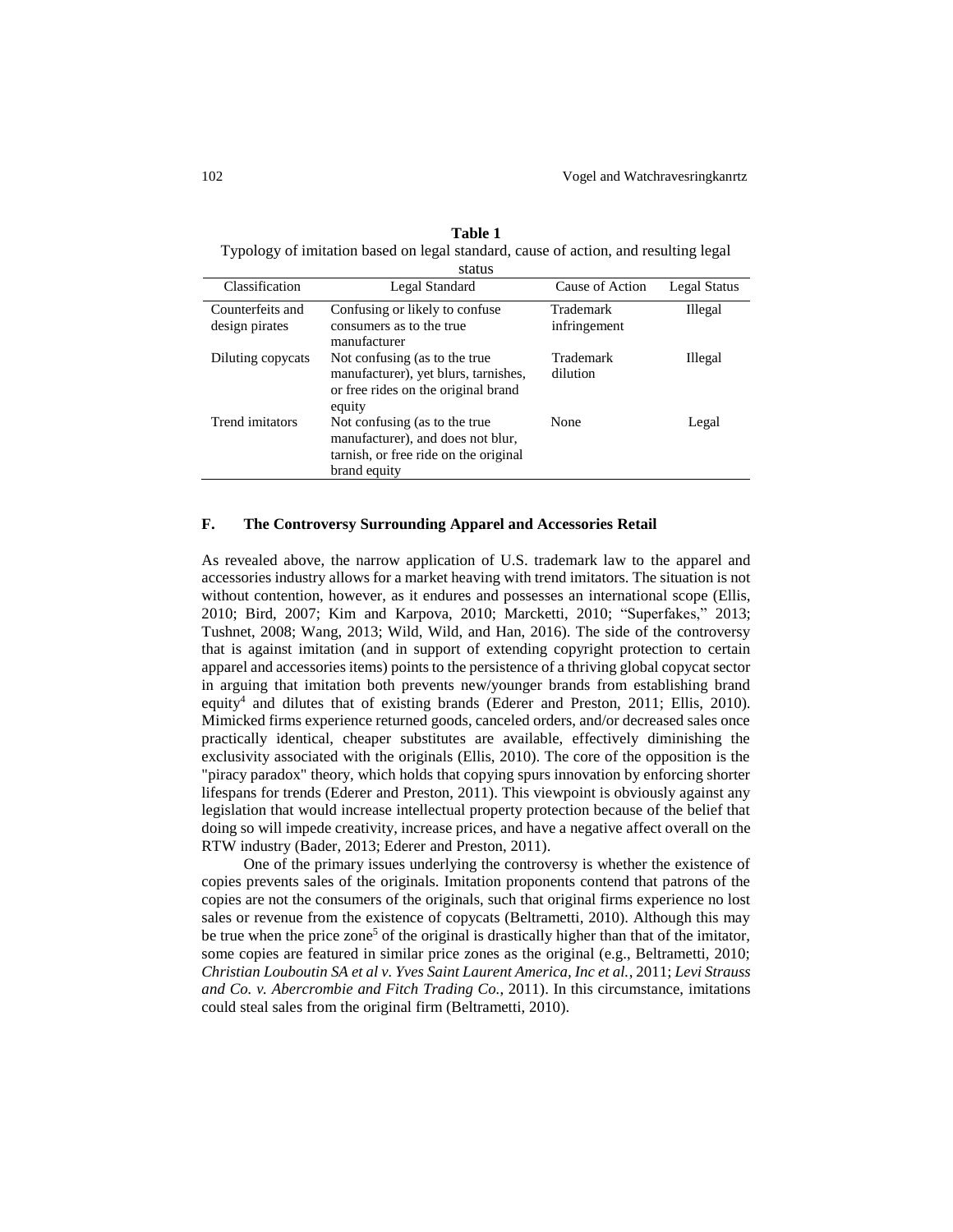#### **G. Theoretical Underpinning of the Controversy**

It may seem farfetched that the mere presence of an imitation might have some sort of impact on the original. Yet, the existence of counterfeits (which are illegal, but are imitations nonetheless) often negatively affect the original brand (Loken and Amaral, 2010; Nia and Zaichkowsky, 2000; Wang and Song, 2013), as can private label/me-too imitations (Aribarg, Arora, Henderson, and Kim, 2014). The theories of cue utilization and categorization/schema jointly explain these effects. Consumers encounter imitations featuring certain cues (e.g., brand name, country of origin, color) that consumers compare to their existing knowledge and consequently evaluate (Cohen 1982; Cohen and Basu, 1987; Fiske and Pavelchak, 1986; Jacoby, Olson, and Haddock, 1971; Loken, 2006; Simonson, 1993; Solomon, 2013). The comparison process mentally triggers recollections of the original brands, the evaluations of which might then be altered (Carlston, 1980; Cohen, 1982; Cohen and Basu, 1987; Jacoby, Olson, and Haddock, 1971; Loken, 2006; Peterson et al., 1999; Pullig et al., 2006). Simply put, the similarity between imitations and the originals activates the associations between the two firms for comparison (Choy and Kim, 2013; Pullig et al., 2006), which, in turn, determines whether the imitation will ultimately affect the equity of the original brand (Carlston, 1980; Cohen, 1982; Cohen and Basu, 1987; Loken, 2006; Peterson et al., 1999; Pullig et al., 2006; Solomon, 2013).

## **H. Empirical Evidence of the Effects of Trend Imitations**

Although the research on counterfeits is telling, as explained above, counterfeits violate the legal standard for trademarks, thereby causing consumers to believe they are originals. To that end, the sale of counterfeits is illegal, and these goods are not offered in traditional retail channels where the imitation and the original would be adjacent to, or arguably substituted for, one another (Kim and Karpova, 2010; "Superfakes," 2013). Moreover, consumers of counterfeits inherently are motivated by needs and values (e.g., social consciousness) (Jiang and Shan, 2016) that may be distinct from those of individuals that purchase trend imitators. Thus, empirical research on the effects of counterfeits, of which plenty exists (e.g., de Matos, Ituassu, and Rossi, 2007; Doss and Robinson, 2013; Kim and Karpova, 2010; Phau and Teah, 2009; Zampetakis, 2014), is not exactly a panacea for the effects of trend imitators. Such a question essentially asks about the line between trademark diluting goods, which would be illegal, and trend imitators that would be perfectly legal.

Empirical evidence in the sphere of trend imitation, however, is meager and has yet to uncover whether the practice begets actual harm to the original firms. Research reveals that original brands are generally harmed by both private label (i.e., "me-too") imitation, and to varied extents, by brands that are not private labels (Aribarg, Arora, Henderson, and Kim, 2014; Choy and Kim, 2013; Morrin and Jacoby, 2000; Pullig et al., 2006). From another angle, the existence of imitations may cause original firms to lose competitive advantage, especially when the two offerings emerge around the same time (Carson, Jewell, and Joiner, 2007; Quintal and Phau, 2013).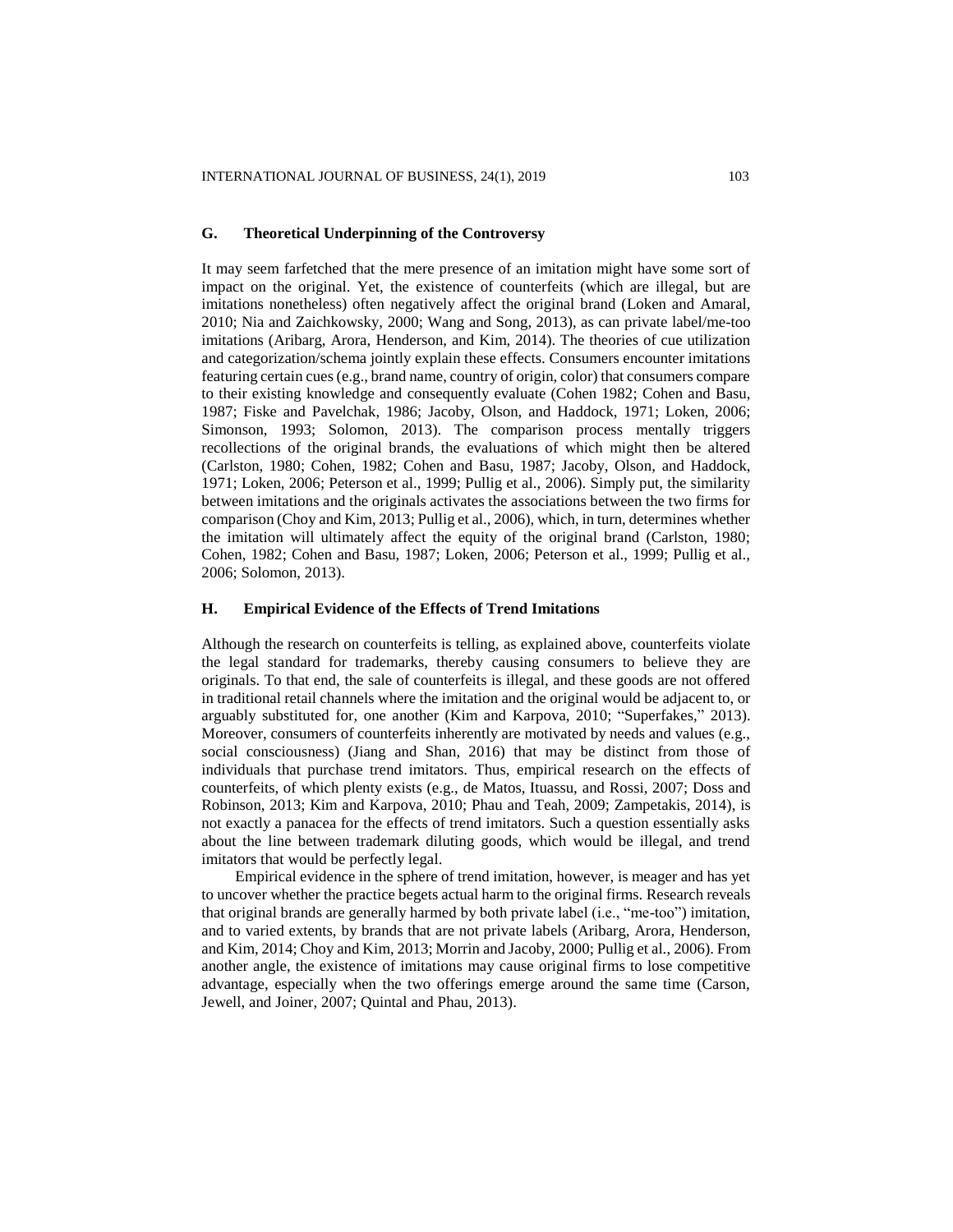## **I. Measuring the Effects of Imitations**

Effects of imitations on original brands have mostly been measured via changes in original brand equity (Choy and Kim, 2013; Morrin and Jacoby, 2000; Pullig et al., 2006), a multi-dimensional construct generally considered to include brand awareness, brand association, perceived brand quality, and brand loyalty (Aaker, 1991, 1992, 1996). Changes have manifested themselves as either brand equity reinforcement (an increase in brand value; positive effects) or dilution (the diminishing or decrease in value of the equity enjoyed by an established brand; negative effects) (Choy and Kim, 2013; Keller and Sood, 2003; Kort, Caulkins, Hartl, and Feichtinger, 2006; Loken and John, 1993; Pullig et al., 2006).

Researchers (Choy and Kim, 2013; Morrin and Jacoby, 2000; Pullig et al., 2006; Satomura et al., 2014) have argued that imitations with identical (or highly/obviously similar) brand names to the original that are in similar product categories and/or have similar attributes can reinforce consumer ability to recognize and recall the original brand (i.e., brand awareness/association). Contrarily, dissimilar attributes cause reinforcement of original brand name recall, while also diluting some of the associations between the original and its attributes (Pullig et al., 2006). Furthermore, when the original brand is well-known, imitations with similar brand names and packaging (i.e., trade dress) to the senior reinforce its brand equity (as measured in terms of brand personality), while dissimilar juniors decrease senior brand personality and ultimately original brand attitude (Choy and Kim, 2013). Less familiar original brands experience greater dilution and recall interference than familiar brands; however, the extent of the dilution for the fewer familiar brands was affected by category similarity (Morrin and Jacoby, 2000).

#### **J. Issues with the Extant Research Measuring Effects of Imitations**

The fruits of the above labors reveal both positive and negative effects of trend imitation on original brands. Even so, the brand awareness/brand association dimensions of brand equity do not exactly capture changes in choices regarding the original brand, which is the primary void in the literature assessing effects of imitations. Evidence of reduced associations between original brands and their distinct aspects (e.g., the Levi brand and jeans) (Anderson, 1983; Choy and Kim, 2013; Collins and Loftus, 1975; Morrin and Jacoby, 2000; Pullig et al., 2006) is simply not enough to support any real effect that imitations may have on original firms (Tushnet, 2008). Correspondingly, associations between original marks and imitations in addition to negative use by the latter is also not sufficient for evidence of dilution (*Starbucks Corp. v. Wolfe's Borough Coffee, Inc.*, 2009).

In an attempt to bridge this gap, studies (Choy and Kim, 2013; Pullig et al., 2006) have also included a choice component (i.e., brand choice or purchase intention) related to the original. The researchers posit that situations causing original brand equity dilution also result in deceased choice for the original (Choy and Kim, 2013; Pullig et al., 2006). These studies are somewhat problematic in uncovering the actual effects of imitation for several reasons, both related to the imitation stimuli. First, and perhaps most importantly, the research that does exist does not classify, at least with any consistency, the type of imitation used as a stimulus with regard to trademark law (Bird, 2007; Choy and Kim, 2013; Ellis, 2010; Marcketti, 2005; Morrin and Jacoby, 2000; Pullig et al., 2006) as outlined above. Imitations featuring identical or highly similar brand names (to the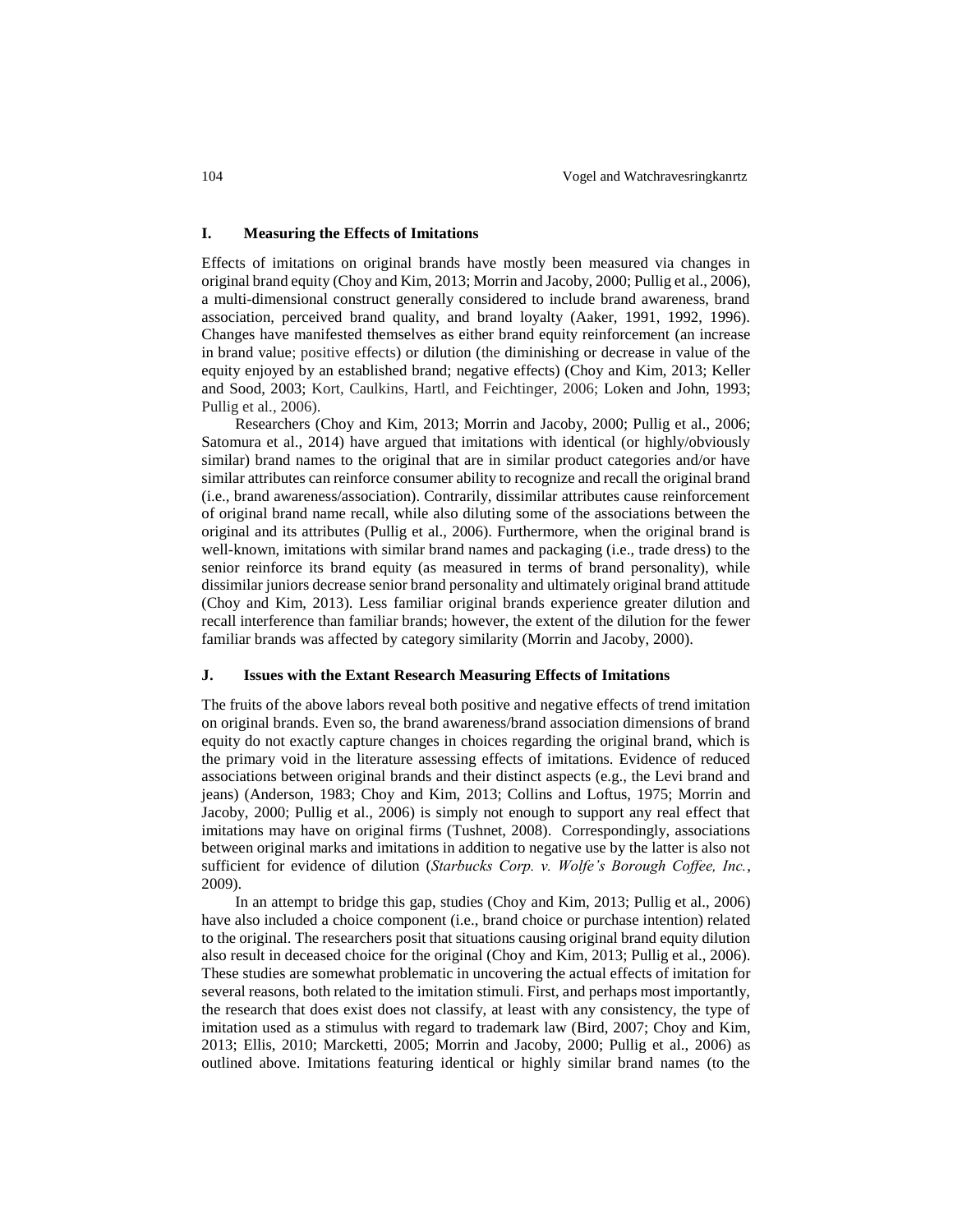original) were employed in much of the seminal research in this area (Morrin and Jacoby, 2000; Pullig et al., 2006), which would likely confuse consumers and ultimately characterize the imitation stimuli as counterfeits or design pirates. As such, the heart of the prior research is not exactly trend imitators (that would appear in the same channels as the originals). Second, these studies chiefly discovered effects of low-involvement (primarily edible) imitations (Horen and Pieters, 2011, 2012, 2013; Kim, 2005; Laurent and Kapferer, 1985; Warlop and Alba, 2004).

Along this vein, very few studies incorporated any luxury firms as the original brands. Yet, the history of apparel and accessories and the positioning of the parties involved in some of the more current controversial cases (e.g., Louis Vuitton and Gucci) indicates the need for luxury to be integrated into research on the topic. High-end luxury firms, often of European origin, tend to launch the trends that mass or neo-mass luxury brand firms, often of U.S. origin, copy (Clark, 2008; *Christian Louboutin SA et al v. Yves Saint Laurent America, Inc et al.*, 2011; Ellis, 2010; *Gucci Am., v. Guess?, Inc.*, 2012; *Louis Vuitton Malletier v. Burlington Coat Factory Warehouse Corp.*, 2005; *Louis Vuitton Malletier v. Dooney and Bourke, Inc.*, 2006; Pouillard, 2011; Vigneron and Johnson, 1999; Wang, 2013). Furthermore, apparel and accessories goods, and certainly luxury offerings, are generally associated with escalated levels of product involvement (Kim, 2005; Solomon, 2013). Thus, the extant research is not particularly relatable to the apparel and accessories sector.

# **IV. FUTURE RESEARCH DIRECTIONS**

The foregoing describes the system of copycatting that has plagued the industry of apparel and accessories globally since at least the birth of RTW. When counterfeits and design pirates emerge that are meant to be exact substitutes for offerings by original firms, they have remedies with relatively clear standards to combat such illegal imitation practices. However, copycat goods that feature their own brand names that are highly similar to originals are much more difficult to oppose. The standard for dilution remains indeterminate, as empirical evidence of any actual damage to the original brands by virtue of the existence of highly similar trend imitations has yet to be attained. This is largely because the stimuli utilized up to this point have not been qualified (in terms of their presumable legal status), resulting in the employment of imitations that are more akin to counterfeits or design pirates than trend imitators. As indicated, inherent differences exist between legal and illegal imitations with respect to retail channel and consumer segments to say the least. Consequently, it is suggested that the typology set forth above be applied to the stimuli that serve as the imitations in future research that seeks to determine actual outcomes of trend imitation. Additionally, future research should both include the luxury sector and focus on effects of imitation in the form of direct choice between the originals and copycats, as evidence of reduced brand associations has yet to suffice for brand dilution claims.

# **ENDNOTES**

1. WIPO is an agency of the United Nations that is responsible for administering many of the treaties targeting intellectual property issues (e.g., Hague Agreement, Paris Convention) among other related duties (Wild, Wild, and Han, 2016).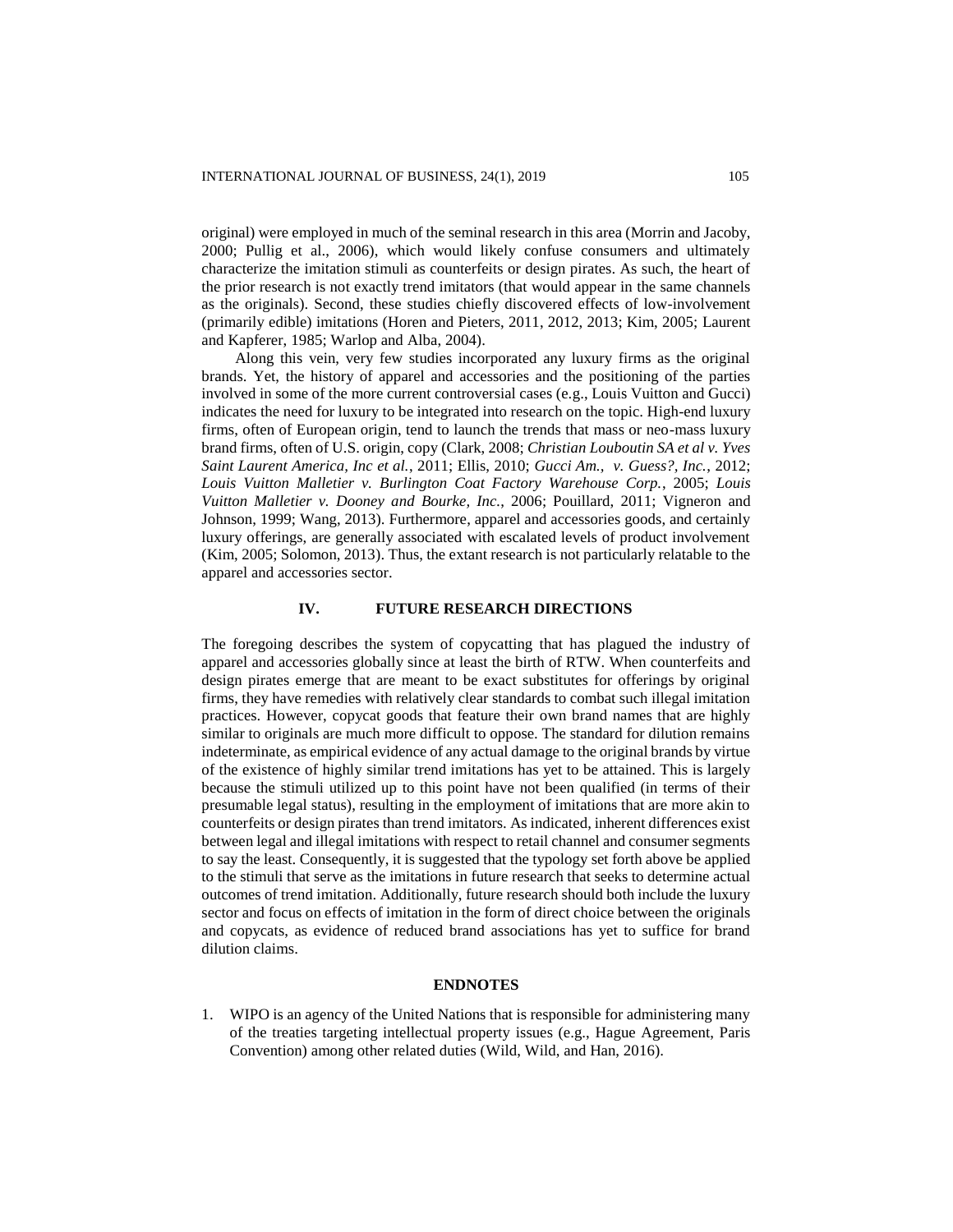- 2. A more recent form of these efforts was the Innovative Design Protection Act of 2012 (IDPA), which was supported by both the Council of Fashion Designers of America (CFDA) and the American Apparel and Footwear Association (AAFA), and which stalled in the House of Representatives after being passed by the Senate [\(Bader,](http://www.civicimpulse.com/) 2013; Ederer and Preston, 2011).
- 3. Apparel has traditionally not enjoyed copyright protection due to its status as a useful article (i.e., the functionality of clothing is inseparable from the artistic aspects thereof) (*Kieselstein-Cord v. Accessories by Pearl, Inc.*, 1980).
- 4. Brand equity is considered to be the additional value a brand affords a product that is based on consumer perceptions of and associations with the brand (Baldinger and Robinson, 1996; Dyson et al., 1996; Farquhar, 1989; Park and Srinivasan, 1994).
- 5. Price zones range from low/budget pricing (goods mostly under \$50) to high/designer pricing (goods mostly over \$1000), with several zones in between (e.g., bridge, moderate, and etc.) (Burns et al., 2011).

#### **REFERENCES**

- 35 U.S.C. §§ 101-103 2012.
- Aaker, D.A., 1991. *Managing Brand Equity: Capitalizing on the Value of a Brand Name*. New York: Free Press. doi: [10.2307/1252048](http://dx.doi.org/10.2307/1252048)
- Aaker, D.A., 1992. The Value of Brand Equity. *Journal of Business Strategy*, *13*, 27–32. doi[: 10.1108/eb039503](http://dx.doi.org/10.1108/eb039503)
- Aaker, D.A., 1996. Measuring Brand Equity across Products and Markets. *California Management Review*, *38*, 102–120. doi: [10.2307/41165845](http://dx.doi.org/10.2307/41165845)
- Anderson, J.R., 1983. A Spreading Activation Theory of Memory. *Journal of Verbal Learning and Verbal Behavio*r, *22*, 261-295. doi[: 10.1016/s0022-5371\(83\)90201-3](http://dx.doi.org/10.1016/s0022-5371%2883%2990201-3)
- Arboleda, A.M., and J.C. Alonso, 2015. Consumer Confusion Choosing Me-Too Snack Packages. *Academy of Marketing Studies Journal*, *19*, 15-32. Retrieved from http://www.alliedacademies.biz/Public/Journals/JournalDetails.aspx?jid=12
- Aribarg, A., N. Arora, T. Henderson, and Y. Kim, 2014. Private Label Imitation of a National Brand: Implications for Consumer Choice and Law. *Journal of Marketing Research*, *51*, 657–675. doi: 10.1509/jmr.13.0420
- Bader, H.D., 2013, February. Fashion Design Protection Law Failed again in 2012 [Law firm website]. Retrieved from [http://www.ballonstoll.com/fashion-design](http://www.ballonstoll.com/fashion-design-protection-law)[protection-law-](http://www.ballonstoll.com/fashion-design-protection-law)failed-again-in-2012/
- Beltrametti, S., 2010. Evaluation of the Design Piracy Prohibition Act: Is the Cure Worse than the Disease? An Analogy with Counterfeiting and a Comparison with the Protection Available in the European Community*. Northwestern Journal of Technology and Intellectual Property*, *8*, 147-173. Retrieved from: http://scholarlycommons.law.northwestern.edu/njtip/
- Bird, R.C., 2007. The Impact of the Moseley Decision on Trademark Dilution Law. *Journal of Public Policy and Marketing*, *26*, 102–117. doi[: 10.2139/ssrn.903003](http://dx.doi.org/10.2139/ssrn.903003)
- Burns, L.D., K.K. Mullet, and N.O. Bryant, 2011. *The Business of Fashion: Designing, Manufacturing, and Marketing* (4th Ed.). New York: Fairchild Books.
- Carlston, D.E., 1980. The Recall and Use of Traits and Events in Social Inference Processes. *Journal of Experimental Science Psychology, 16*, 303-328. doi: 10.1016/0022-1031(80)90025-6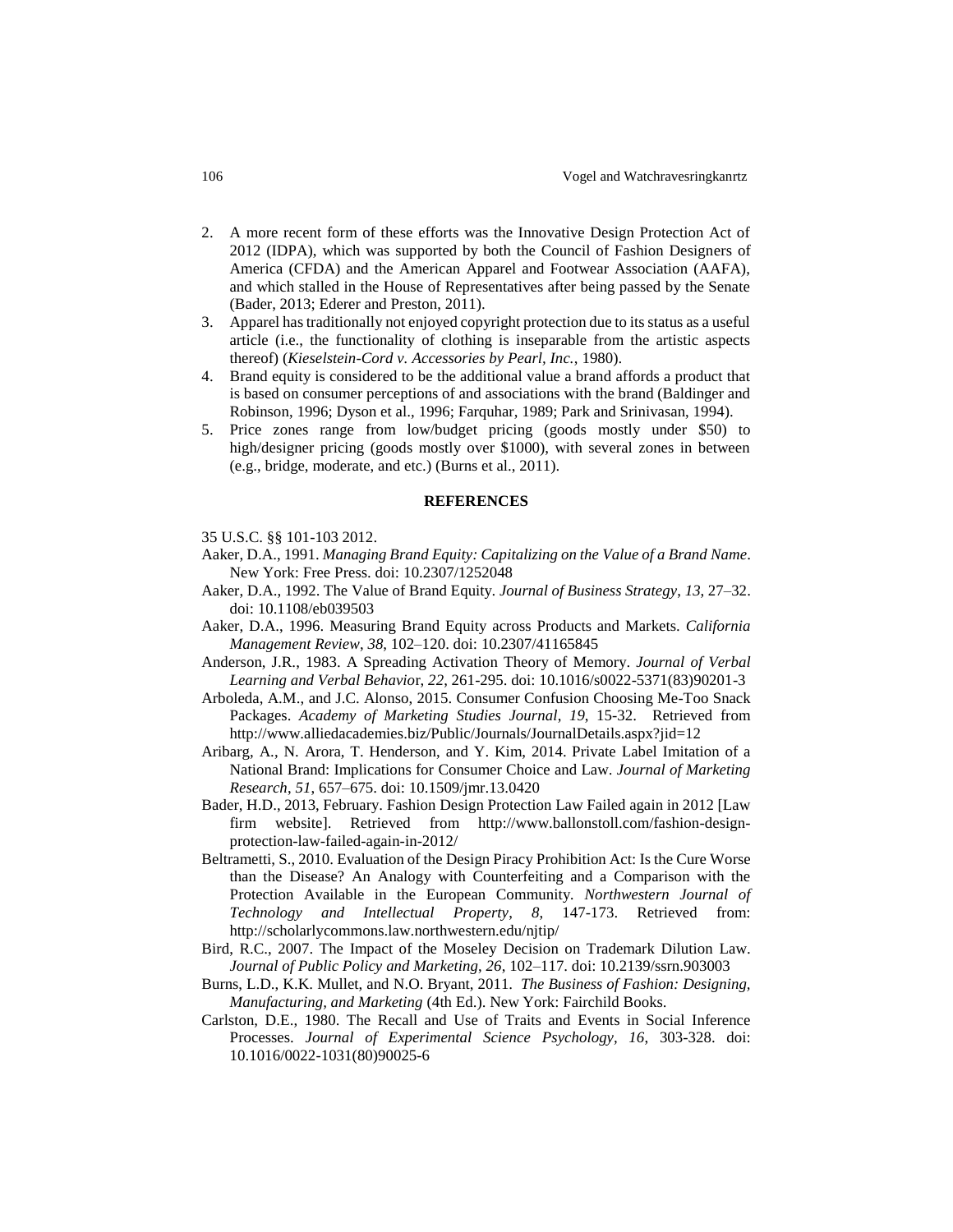- Carson, S.J., R.D. Jewell, and C. Joiner., 2007. Prototypicality Advantages for Pioneers over Me-Too Brands: The Role of Evolving Product Designs. *Journal of the Academy of Marketing Science*, *35*, 172–183. doi: 10.1007/s11747-007-0043-3
- Choy, M., and J.I. Kim., 2013. New Brands Diluting the Personality of Existing Brands. *Journal of Brand Management*, *20*, 590–607. doi: 10.1057/bm.2013.2
- *Christian Louboutin SA et al v. Yves Saint Laurent America, Inc et al.*, No. 11-2381, slip op. (S.D.N.Y. Aug. 11, 2011) (decision and order denying preliminary injunction).
- McCardell, C., (n.d.) In *Fashion Designer Encyclopedia online*. Retrieved from http://www.fashionencyclopedia.com/Ma-Mu/Mccardell-Claire.html
- Clark, E., 2008, June. Dooney and Bourke Wins Ruling in Bag Battle with Louis Vuitton. *Women's Wear Daily*, *195*(118), 4. Retrieved from wwd.com
- Cohen, J.B., 1982. The Role of Affect in Categorization: Toward a Reconsideration of the Concept of Attitude. *Advances in Consumer Research*, *9*, 94-100. Retrieved from:<http://acrwebsite.org/volumes/5908/volumes/v09/NA-09>
- Cohen, J.B., and K. Basu, 1987. Alternative Models of Categorization: Toward a Contingent Processing Framework. *Journal of Consumer Research*, *13*, 455–472. doi: 10.1086/209081
- Collins, A.M., and E.F. Loftus, 1975. A Spreading-Activation Theory of Semantic Processing. *Psychological Review*, *82*, 407-428. doi: 10.1037/0033-295X.82.6.407 Copyright Act of 1976, 17 U.S.C. §§ 102-504, 2012.
- de Matos, C.A., C.T. Ituassu, and C.A.V. Rossi, 2007. Consumer Attitudes toward Counterfeits: A Review and Extension. *Journal of Consumer Marketing*, *24*, 36–47. doi: 10.1108/07363760710720975
- Doss, F., and T. Robinson, 2013. Luxury Perceptions: Luxury Brand vs Counterfeit for Young US female Consumers. *Journal of Fashion Marketing and Management*, *17*, 424-439. doi: 10.1108/JFMM-03-2013-0028
- Ederer, L. S. and M. Preston, 2011, January 31. The Innovative Design Protection and Piracy Prevention Act - Fashion Industry Friend or Faux? *LexisNexis Legal Newsroom*. Retrieved from [http://www.lexisnexis.com/community/copyright](http://www.lexisnexis.com/community/copyright-trademarklaw)[trademarklaw/](http://www.lexisnexis.com/community/copyright-trademarklaw)blogs/fashionindustrylaw/archive/2010/08/25/the-innovative-designprotection-and-piracy-prevention-act-fashion-industry-friend-or-faux.aspx.
- Ellis, S.R., 2010. Copyrighting Couture: An Examination of Fashion Design Protection and why the DPPA and IDPPPA are a Step towards the Solution to Counterfeit Chic. *Tennessee Law Review*, *78*, 163-211.
- Farquhar, P.H., 1989. Managing Brand Equity. *Marketing Research*, *1*, 24-33. Retrieved from: https://www.ebscohost.com/academic/business-source-complete
- *Fashion Originators' Guild of America v. FTC*, 312 U.S. 457, 1941.
- Federal Trademark Dilution Act of 1995, 15 U.S.C. § 1125, 2000.
- Fédération de la Haute Couture et de la Mode (n.d.). History. Retrieved September 18, 2018 from https://fhcm.paris/en/the-federation/history/
- Fiske, S.T., and M.A. Pavelchak, 1986. Category-Based Versus Piecemeal-Based Affective Responses: Developments in Schema-Triggered Effect. In R. M. Sorrentino and E. T. Higgins (Eds.), *Handbook of motivation and cognition* (pp. 167- 203). New York: The Guilford Press.
- Fleming, O., 2013, November 19. 'It would Produce Hysteria': Why Jackie Kennedy's Blood-Stained Pink Suit is Being Hidden from Public View until 2103. *Mail Online*.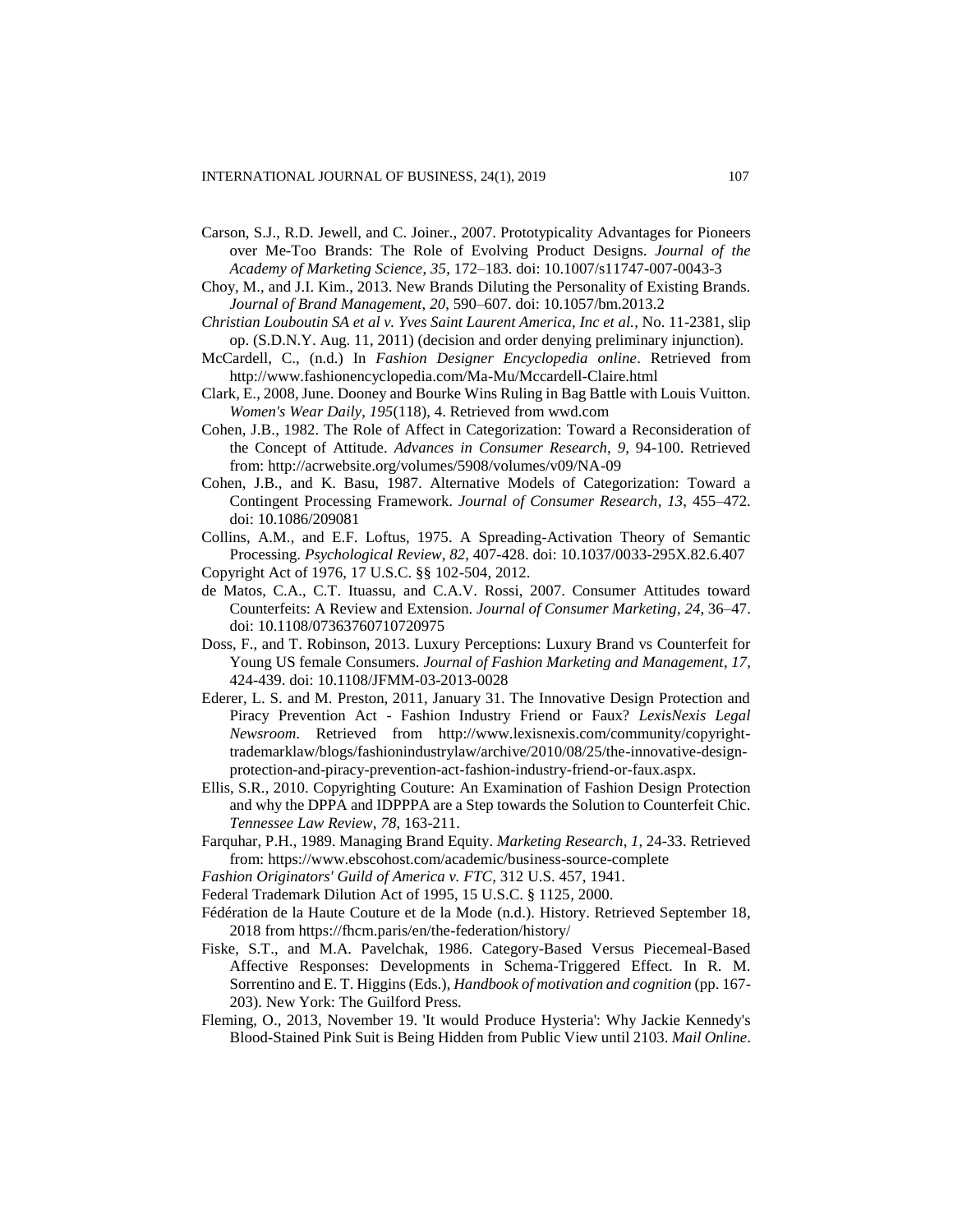Retrieved from [http://www.dailymail.co.uk/femail/article-2510064/Why-Jackie-](http://www.dailymail.co.uk/femail/article-2510064/Why-Jackie-Kennedys-blood-stained-pink-suit-hidden-public-view-2103.html#ixzz2lxJTsr9n)[Kennedys-blood-stained-pink-suit-hidden-public-view-2103.html#ixzz2lxJTsr9n](http://www.dailymail.co.uk/femail/article-2510064/Why-Jackie-Kennedys-blood-stained-pink-suit-hidden-public-view-2103.html#ixzz2lxJTsr9n)

- Frohlich, T.C., A.E.M. Hess, and V., Calio, 2014, March 29. 9 Most Counterfeited Products in the USA. *USA Today*. Retrieved from [http://www.usatoday.com/](http://www.usatoday.com/%20story/money/business/2014/03/29/24-7-wall-st-counterfeited-products/7023233/)  [story/money/business/2014/03/29/24-7-wall-st-counterfeited-products/7023233/](http://www.usatoday.com/%20story/money/business/2014/03/29/24-7-wall-st-counterfeited-products/7023233/)
- Green, N. L., 1994. Art and industry: The Language of Modernization in the Production of Fashion. *French Historical Studies*, *18*, 722. doi: 10.2307/286690
- *Gucci Am., v. Guess?, Inc.*, 868 F. Supp. 2d 207 (S.D.N.Y., 2012).
- Gupta, A., 2015, April 23. 5 Most Copied Luxury Brands and How to Recognize the Genuineness. *Luxury Facts*. Retrieved fro[m http://www.luxuryfacts.com/index.php/](http://www.luxuryfacts.com/index.php/) pages/article/4354
- Ha, S., and S.J. Lennon, 2006. Purchase Intent for Fashion Counterfeit Products: Ethical Ideologies, Ethical Judgments, and Perceived Risks. *Clothing and Textiles Research Journal*, *24*, 297–315. doi: 10.1177/0887302X06293068
- Haire, A., 1913, January 20. Pirated Designs: Lacemakers Bring out Original Creations at Great Risk. *The New York Times*. Retrieved from<http://query.nytimes.com/gst/> abstract.html?res=9902E1D91E3AE633A25753C2A9679C946296D6CFandurl=ht tp:%2F%2Ftimesmachine.nytimes.com%2Ftimesmachine%2F1913%2F01%2F20 %2F100386675.htmlandlegacy=true
- Horen, F., and R. Pieters, 2012. When High Similarity Copycats Lose and Moderate Similarity Copycats Gain: The Impact of Comparative Evaluation. *Journal of Marketing Research*, *49*, 83-91. doi: 10.1509/jmr.08.0405
- Horen, F., and R. Pieters, 2012. Consumer Evaluation of Copycat Brands: The Effect of Imitation Type. *Intern. J. of Research in Marketing*, *29*, 246–255. doi: 10.1016/j.ijresmar.2012.04.001
- Horen, F., and R. Pieters, 2013. Preference Reversal for Copycat Brands: Uncertainty Makes Imitation Feel Good. *Journal of Economic Psychology*, *37*, 54–64. doi: 10.1016/j.joep.2013.05.003
- *In re Wood*, 1983. LEXIS 199 (T.T.A.B.).
- Innovative Design Protection Act of 2012, S. 3523, 112th Cong., 2012.
- Jacoby, J., J.C. Olson, and R.A. Haddock, 1971. Price, Brand Name, and Product Composition Characteristics as Determinants of Perceived Quality. *Journal of Applied Psychology*, *55*, 570-579. doi[: 10.1037/h0032045](http://dx.doi.org.libproxy.uncg.edu/10.1037/h0032045)
- Jiang, L., and J. Shan, 2016. Counterfeits or Shanzhai? The Role of Face and Brand Consciousness in Luxury Copycat Consumption. *Psychological Reports*, *119*, 181– 199. doi: 10.1177/0033294116659316
- Keller, K.L., and S. Sood, 2003. Brand Equity Dilution. *MIT Sloan Management Review*, *45*, 12–15. Retrieved from: http://sloanreview.mit.edu/article/brand-equity-dilution/
- Kim, H., 2005. Consumer Profiles of Apparel Product Involvement and Values. *Journal of Fashion Marketing and Management: An International Journal*, *9*, 207–220. doi: 10.1108/13612020510599358
- Kim, H. and E. Karpova, 2010. Consumer Attitudes toward Fashion Counterfeits: Application of the Theory of Planned Behavior. *Clothing and Textiles Research Journal*, *28*, 79-94. doi: 10.1177/0887302X09332513
- *Kieselstein-Cord v. Accessories by Pearl, Inc.*, 632 F.2d 989, 990 (2d Cir. 1980).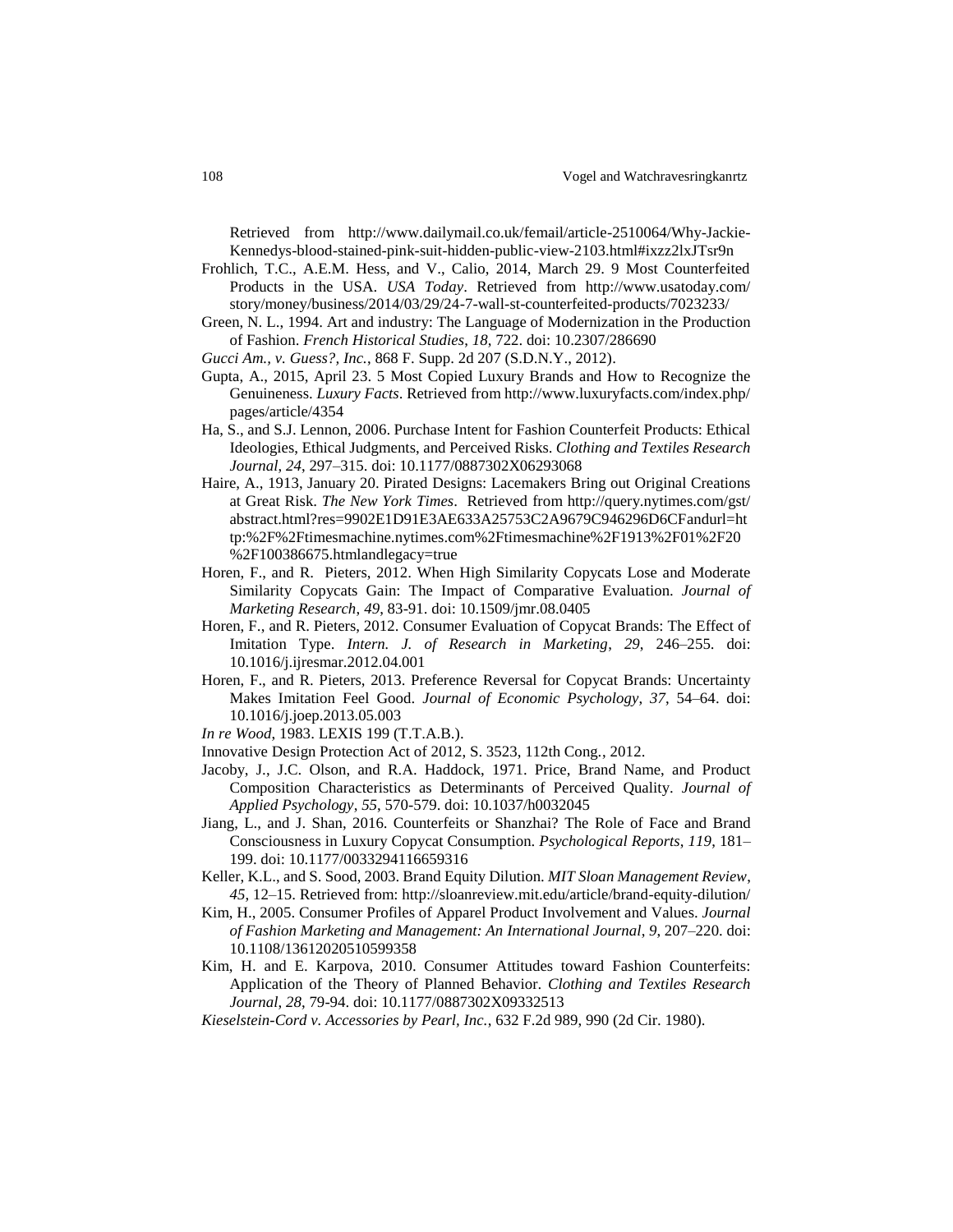Kort, P.M., J.P. Caulkins, R F. Hartl, and G. Feichtinger, 2006. Brand Image and Brand Dilution in the Fashion Industry. *Automatica*, *42*, 1363–1370. doi: 10.1016/j.automatica.2005.10.002

Lanham Act, 15 U.S.C. §§ 1111-1129, 2012.

- Laurent, G., and J.N. Kapferer, 1985. Measuring Consumer Involvement Profiles. *Journal of Marketing Research*, *22*, 41-53. doi: 10.2307/3151549
- *Levi Strauss and Co. v. Abercrombie and Fitch Trading Co.*, 633 F.3d 1158 (9th Cir. 2011)
- Loken, B. 2006. Consumer psychology: Categorization, Inferences, Affect, and Persuasion. *Annual Review of Psychology*, *57*, 453–485. doi: 10.1146/ annurev.psych.57.102904.190136
- Loken, B., and N. Amaral, 2010. Brand dilution: The Impact of the User of Counterfeits on Original Brand Perception. *Advances in Consumer Research*, *37*, 859. Retrieved from: http://www.acrwebsite.org/volumes/15060/volumes/v37/NA-37
- Loken, B., and D.R. John, 1993. Diluting brand beliefs: When Do Brand Extensions have a Negative Impact? *Journal of Marketing*, *57*, 71-84. doi: 10.2307/1251855
- *Louis Vuitton Malletier v. Burlington Coat Factory Warehouse Corp.*, 426 F.3d 532 (2nd Cir. 2005).
- *Louis Vuitton Malletier v. Burlington Coat Factory Warehouse Corp.*, 217 Fed. Appx. 1 (2nd Cir. 2007).
- *Louis Vuitton Malletier v. Dooney and Bourke, Inc.*, 454 F.3d 108, 116 (2d Cir. 2006).
- *Louis Vuitton Malletier v. Dooney and Bourke, Inc.*, 525 F. Supp. 2d 558 (S.D.N.Y. June 15, 2007).
- Lovells, H., and C. Pecnard, 2012. French Supreme Court Rules Louboutin's Red Sole Trademark Invalid. *Lexology*. Retrieved from<http://www.lexology.com/library/> detail.aspx?g=8d73af86-c24c-4753-89a9-ca3eb079edc4
- Marcketti, S.B., 2005. *Design Piracy in the United States Women's Ready-to-Wear Apparel Industry: 1910-1941* (Doctoral dissertation). Retrieved from ProQuest Dissertations and Theses Full Text. (3200443)
- Marcketti, S.B., 2010. Codes of fair competition: The National Recovery Act, 1933- 1935, and the Women's Dress Manufacturing Industry. *Clothing and Textiles Research Journal*, *28*, 189-204. doi: 10.1177/0887302X10371674
- McCarthy, J.T., 2015. *McCarthy on Trademarks and Unfair Competition* (4th Ed.). Eagan: Thomson Reuters.
- Morency, C. 2018. Why Russia Loves Counterfeit Fashion. *Business of Fashion*. Retreived from https://www.businessoffashion.com/articles/news-bites/why-russialoves-counterfeit-fashion
- Morrin, M., and J. Jacoby, 2000. Trademark Dilution: Empirical Measures for Elusive Concept. *Journal of Public Policy and Marketing*, *19*, 265–276. doi: 10.1509/jppm.19.2.265.17137

*Moseley v. V Secret Catalogue, Inc.*, 537 U.S. 418, 2003.

- National Recovery Administration. (n.d.). In *Encyclopedia Britannica online*. Retrieved from https://www.britannica.com/topic/National-Recovery-Administration
- Nia, A., and J.L. Zaichkowsky, 2000. Do Counterfeits Devalue the Ownership of Luxury Brands? *Journal of Product and Brand Management*, *9*, 485-497. doi: 10.1108/10610420010351402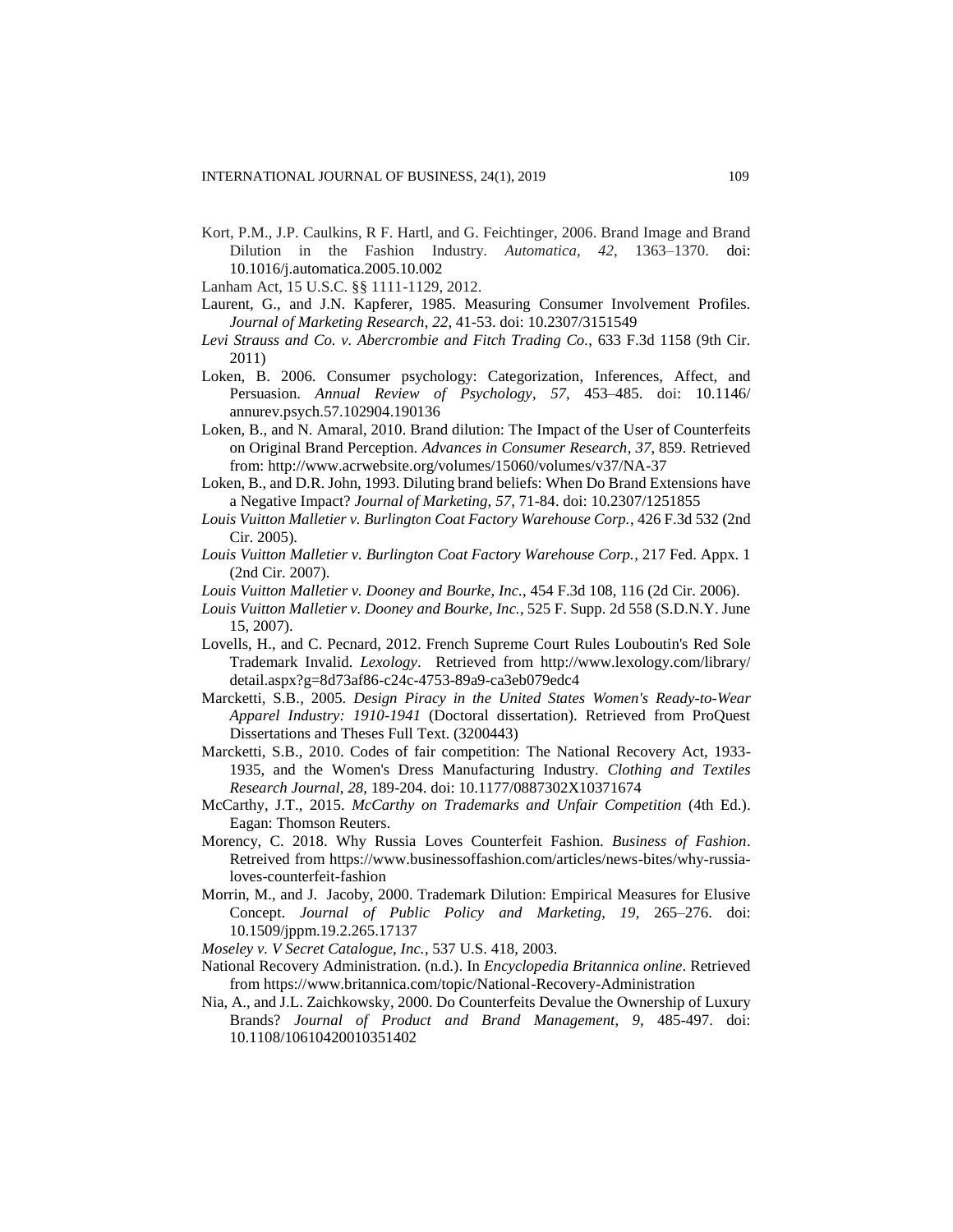- Peterson, R.A., K.H. Smith, and P.C. Zerrillo, 1999. Trademark Dilution and the Practice of Marketing. *Journal of the Academy of Marketing Science*, *27*, 255–268. doi: 10.1177/0092070399272009
- Phau, I. and M. Teah, 2009. Devil wears (counterfeit) Prada: A Study of Antecedents and Outcomes of Attitudes towards Counterfeits of Luxury Brands. *Journal of Consumer Marketing*, *26*, 15-27. doi: 10.1108/07363760910927019
- Pouillard, V., 2011. Design Piracy in the Fashion Industries of Paris and New York in the Interwar Years. *Business History Review*, *85*, 319–344. doi: 10.1017/S0007680511000407
- Pullig, C.P., C.J. Simmons, and R.G. Netemeyer, 2006. Brand Dilution: When do New Brands Hurt Existing Brands? *Journal of Marketing*, *70*, 52-66. doi: 10.1509/jmkg.70.2.52
- Quintal, V. and I. Phau, 2013. Do Prototypical Brands Have an Advantage Over Me-Too Brands in the Mature Marketplace? *Journal of International Consumer Marketing*, *25*, 305–318. doi: 10.1080/08961530.2013.827082
- Satomura, T., M. Wedel, and R. Pieters, 2014. Copy Alert: A Method and Metric to Detect Visual Copycat Brands. *Journal of Marketing Research*, *51*, 1–13. doi: 10.1509/jmr.11.0467
- Sauers, J., 2011, July 20. [How Forever 21 Keeps Getting Away with Designer Knockoffs.](http://jezebel.com/5822762/how-forever-21-keeps-getting-away-with-designer-knockoffs) *Jezebel*. Retrieved from: http://jezebel.com/5822762/how-forever-21-keeps-gettingaway-with-designer-knockoffs
- Schechter, F.I., 1927. The Rational Basis of Trademark Protection. *Harvard Law Review*, *40*, 813–833. doi: 10.2307/1330367
- Simmel, G., 1957. Fashion. *American Journal of Sociology*, 541–558. doi: 10.1086/222102
- Simonson, A., 1993. How and When Do Trademarks Dilute? A Behavioral Framework to Judge 'Likelihood' of Dilution. *The Trademark Reporter*, *83*, 149–174. Retrieved from: [http://heinonline.org/HOL/LandingPage?handle=hein.journals/thetmr83a](http://heinonline.org/HOL/LandingPage?handle=hein.journals/thetmr83)nd div=23andid=andpage=
- Solomon, M., 2012, January 26. Designer Lawsuits. *Elle*. Retrieved from http://www.elle.com/culture/celebrities/g2815/designer-lawsuits-614883/?slide=2
- Solomon, M., 2013. *Consumer behavior: Buying, Having, and Being* (10th ed.). Upper-Saddle, New Jersey: Prentice-Hall.
- *Starbucks Corp. v. Wolfe's Borough Coffee, Inc.*, 588 F.3d 97 (2d Cir. 2009)
- Sterlacci, F. and J. Arbuckle, 2009. *The A to Z of the Fashion Industry*. Lanham: Scarecrow Press.
- *Superfakes: The Next Generation of Fake Bags* [Video file]., 2013, December 20. Retrieved from [http://abcnews.go.com/2020/video/superfakes-generation-fake](http://abcnews.go.com/2020/video/superfakes-generation-fake-bags-21296335)[bags-21296335](http://abcnews.go.com/2020/video/superfakes-generation-fake-bags-21296335)
- Turnage, M., 2013, "A Mind-Blowing Number of Counterfeit Goods Come from China", *Business Insider*, accessed January 29, 2017[, http://www.businessinsider.](http://www.businessinsider/) com/mostcounterfeit-goods-are-from-china-2013-6
- Tushnet, R., 2008. Gone in Sixty Milliseconds: Trademark Law and Cognitive Science. *Tex. L. Rev.*, *86*, 507-568. Retrieved from: <http://heinonline.org/HOL/> LandingPage?handle=hein.journals/tlr86anddiv=19andid=andpage= *Ty Inc. v. Perryman*, 306 F.3d 509 (7th Cir. 2002).
- Veblen, T., 1899. *The Theory of the Leisure Class*. New York: Macmillan.